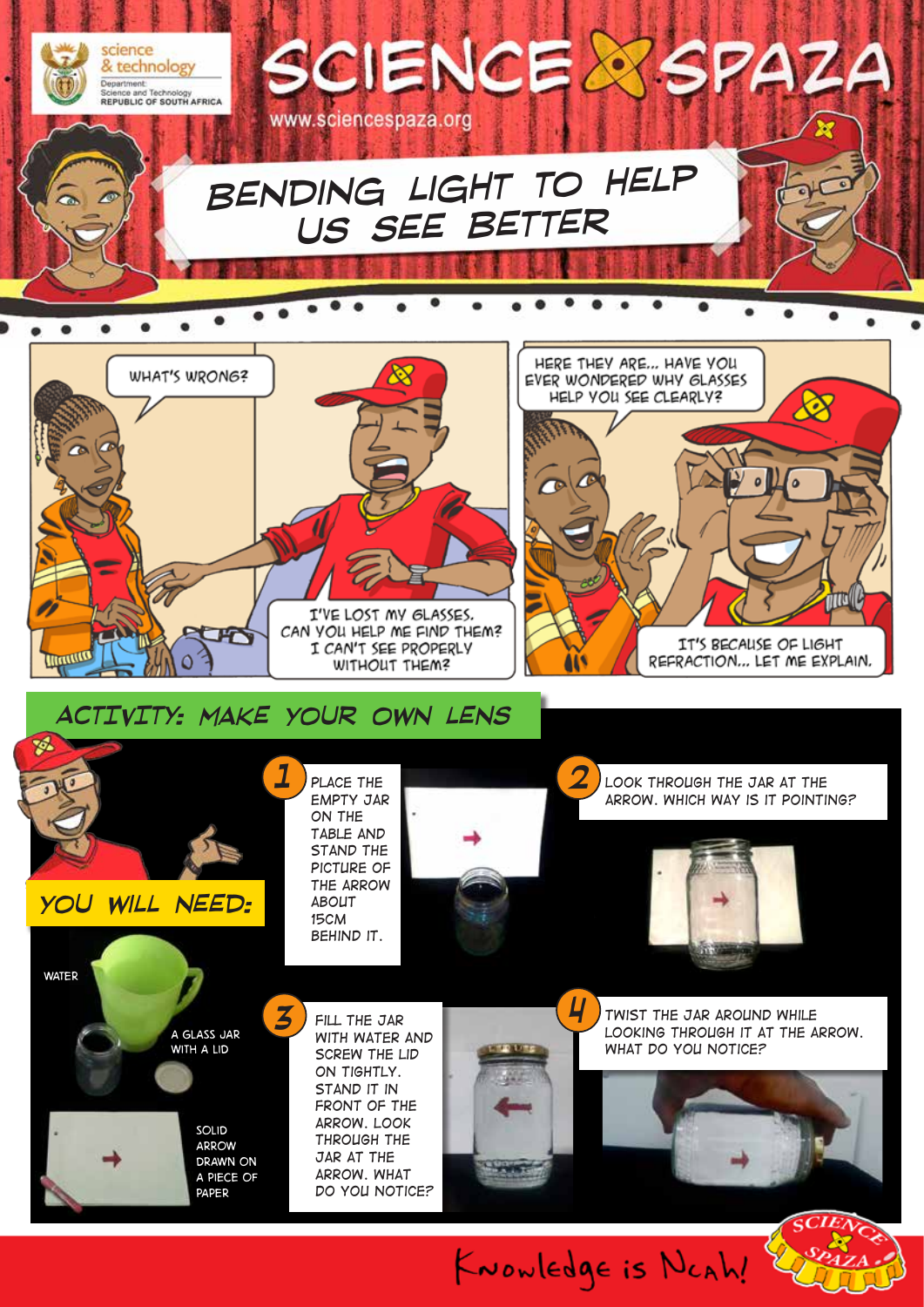#### *what's happening here? When you look at something through an empty glass, the light doesn't bend much, because the glass is filled with air. But when*  ORIGINAL RAY DE HIGHT ANGLE OF *you fill the glass with water, it bends the light rays so that they enter your eye at a different angle. This makes the thing you are looking at appear very different.* $90^\circ$ AIR **WATER** *When light passes from one substance into a different one, its speed changes. This causes the light to bend. This bending is*  ANGLE OF *called refraction. If light passes*  **REFRACTION** *from a less optically dense substance (like air) to a more optically dense substance (like water), it slows down.*

### *How does a magnifying glass work?*

*A magnifying glass is an example of a lens. Light rays from the object are bent by the lens and enter your eye. Your eye follows the light rays back to where they appear to be coming FROM. THAT IS WHY THE image looks much larger than the object.*



## *Lenses in your eyes*





This work is licensed under the Creative Commons Attribution-NonCommercial-NoDerivatives 4.0 International License. To view a copy of this license, visit http://creativecommons.org/licenses/by-nc-nd/4.0/.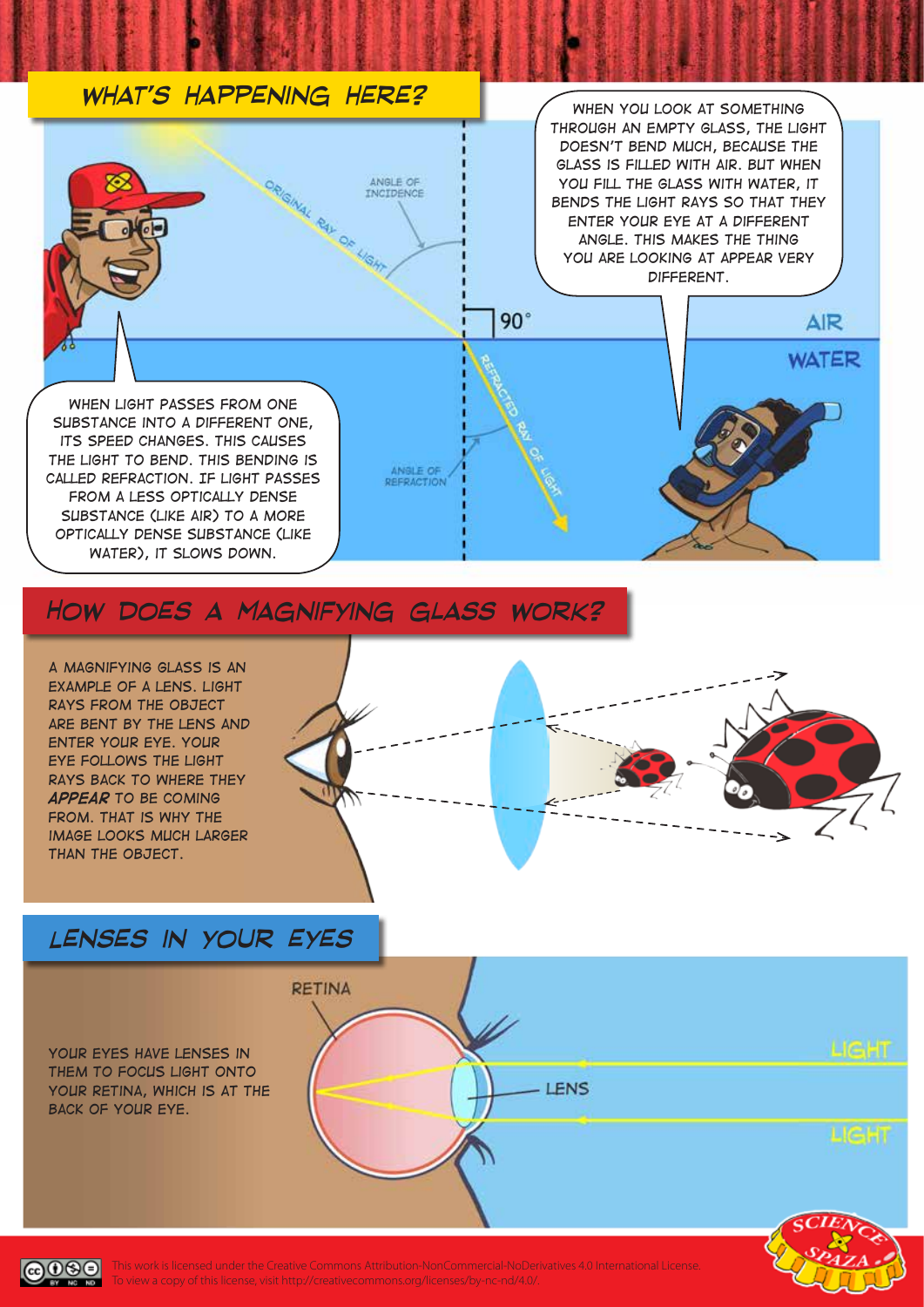### *How do glasses help you to see better?*



*Some peoples' eyes do not focus light in the correct place for them to see clearly. If they wear glasses made with the correct shape of lens, this helps to focus the light correctly so that they can see a clear image.*

LENS OF GLASSES

CORRECTED FOCUS

CORRECTED FOCUS

*Far-Sighted*



*near-Sighted*

INCORRECT FOCUS



*Lenses in science*

CIENCE

50421

*Lenses are also used in scientific instruments such as microscopes and telescopes.* 

> *Microscopes focus light to allow us to see things that are too small to see with our eyes. Photo: commons.wikimedia.org - GcG(jawp)*

*Telescopes enable us to see objects that are very far away.*

KNOWLEDge is NCAh!

*Photo: commons.wikimedia.org - Ericd*